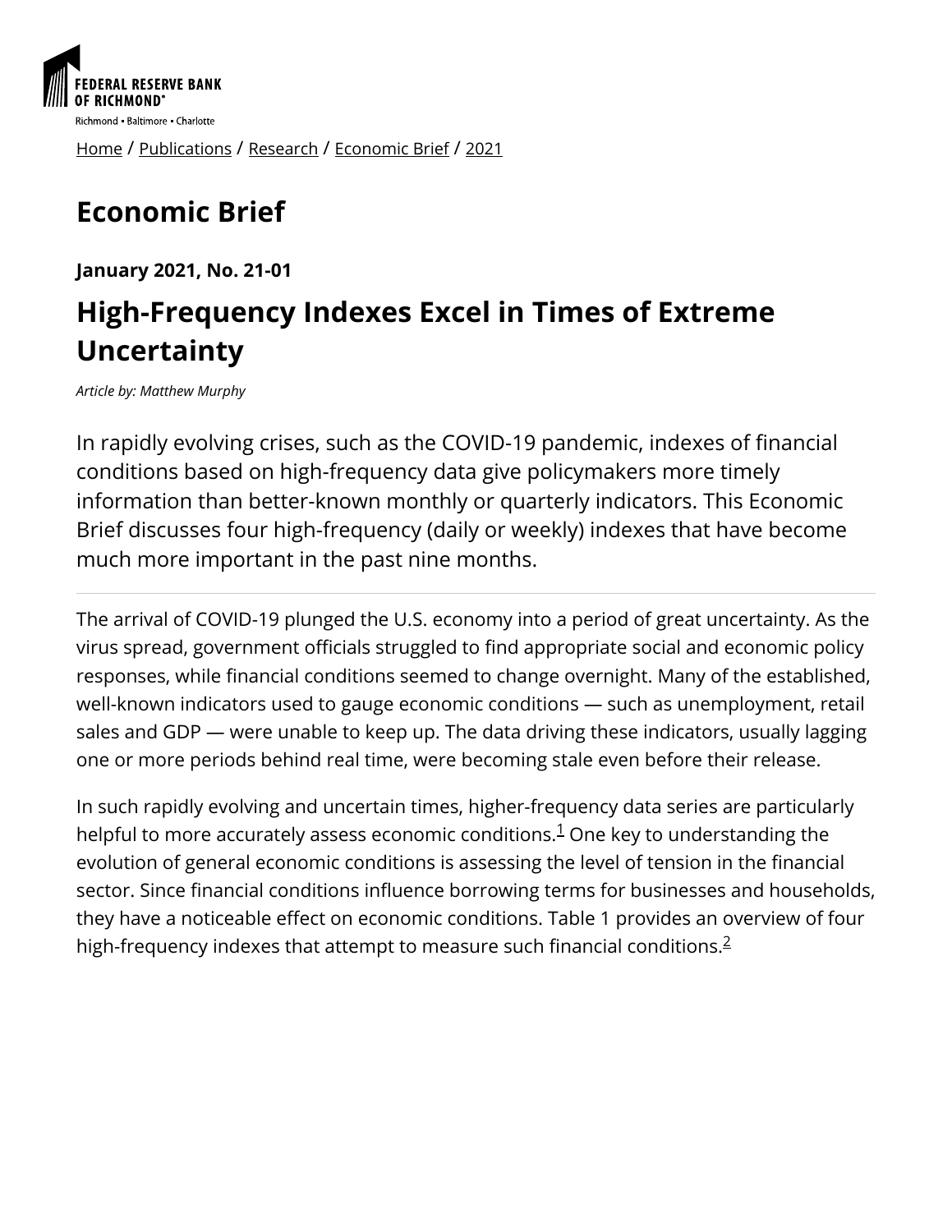| Index                                                  | Frequency    | Number of<br><b>Variables</b> | <b>Weighting Methodology</b>        |
|--------------------------------------------------------|--------------|-------------------------------|-------------------------------------|
| <b>Goldman Sachs Financial Conditions Index</b>        | Daily        | 5                             | Based on a Macro Model*             |
| <b>Chicago Fed National Financial Conditions Index</b> | Weekly       | 105                           | <b>Dynamic Factor Model</b>         |
| St. Louis Fed Financial Stress Index                   | Weekly       | 18                            | <b>Principal Component Analysis</b> |
| Bloomberg U.S. Financial Conditions Index              | <b>Daily</b> | 10                            | <b>Equally Weighted Sum</b>         |
| * Weights set by variables' one-year impact on GDP.    |              |                               |                                     |

#### **Constructing Financial Conditions Indexes**

In general, a financial conditions index (FCI) is a composite of variables designed to provide a comprehensive indicator of financial system tension. The number of individual variables used can range from fewer than 10 to more than 100. Typically, economists construct an FCI as a weighted sum of variables. The results presented by indexes constructed using this methodology hinge on the specific weights given to each index component. The weight given to a component can be thought of as its importance when it comes to describing financial conditions.

In an equally weighted index, each component has the same influence on the index value, implying that each component has equal influence on overall financial conditions. The Bloomberg index (BUSFCI) is an example of an equally weighted index. In an unequally weighted index, the weight given to each component can be computed using a structural or statistical model. When using a structural model, the general interpretation for the weight given to a component is the magnitude of the effect, relative to the other variables, a standard change in the variable would have on GDP or some other macroeconomic measure. The Goldman Sachs index (GSFCI), which uses a structural model to calculate weights, is a good example of how macro models can generate unequal weighting. Just two variables in the GSFCI — the corporate credit spread and the long-term risk-free bond rate — comprise 85 percent of the total index.

Component weights calculated using statistical models are commonly derived by factor models. Factor models, also called dimension reduction models, are a class of statistical models that condense a large number of variables into a few highly informative components while maintaining the variation found within the initial dataset. Typically, this is accomplished by extracting one or more common components from the original variables. These common components represent the largest shared sources of variation among the variables. The common components are then used as weights to construct the new dataset. When constructing an index, only the most informative common component is extracted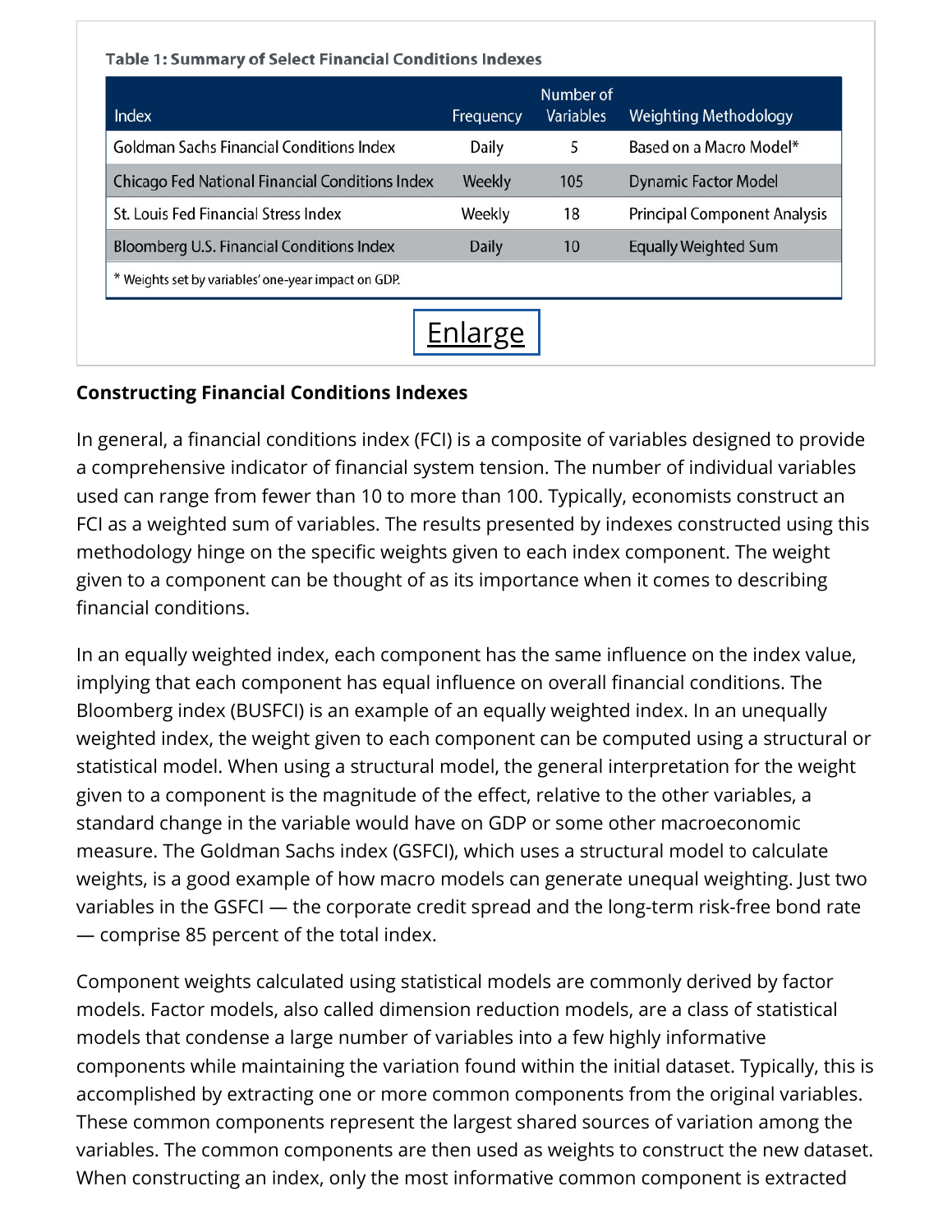and used to generate the new variable, the index itself in this case. The component weight typically represents the change to the index — measured in standard deviations — that a one standard deviation change in the component generates. The St. Louis Fed index [\(STLFSI\) and Chicago Fed index \(NFCI\) are examples of indexes constructed using fac](https://fred.stlouisfed.org/series/STLFSI2)tor models.

#### **Interpreting FCIs**

A common way to consider financial conditions is to look at how "tight" financial markets are. In general, tighter financial markets are defined as having higher interest rates, while the converse is true for accommodative financial markets. For most FCIs, and for all of them (except the BUSFCI) discussed here, a value greater than the baseline value indicates tighter financial conditions, and a value less than the baseline indicates more accommodative financial conditions. (See Figure 1.)



The BUSFCI is almost a mirror image of the other three indexes because its tighter conditions are expressed as negative values. Typically, FCIs are conveyed in terms of zscores, a statistical tool that expresses the number of standard deviations a value is above or below an average value. In other words, the current level of the index minus the baseline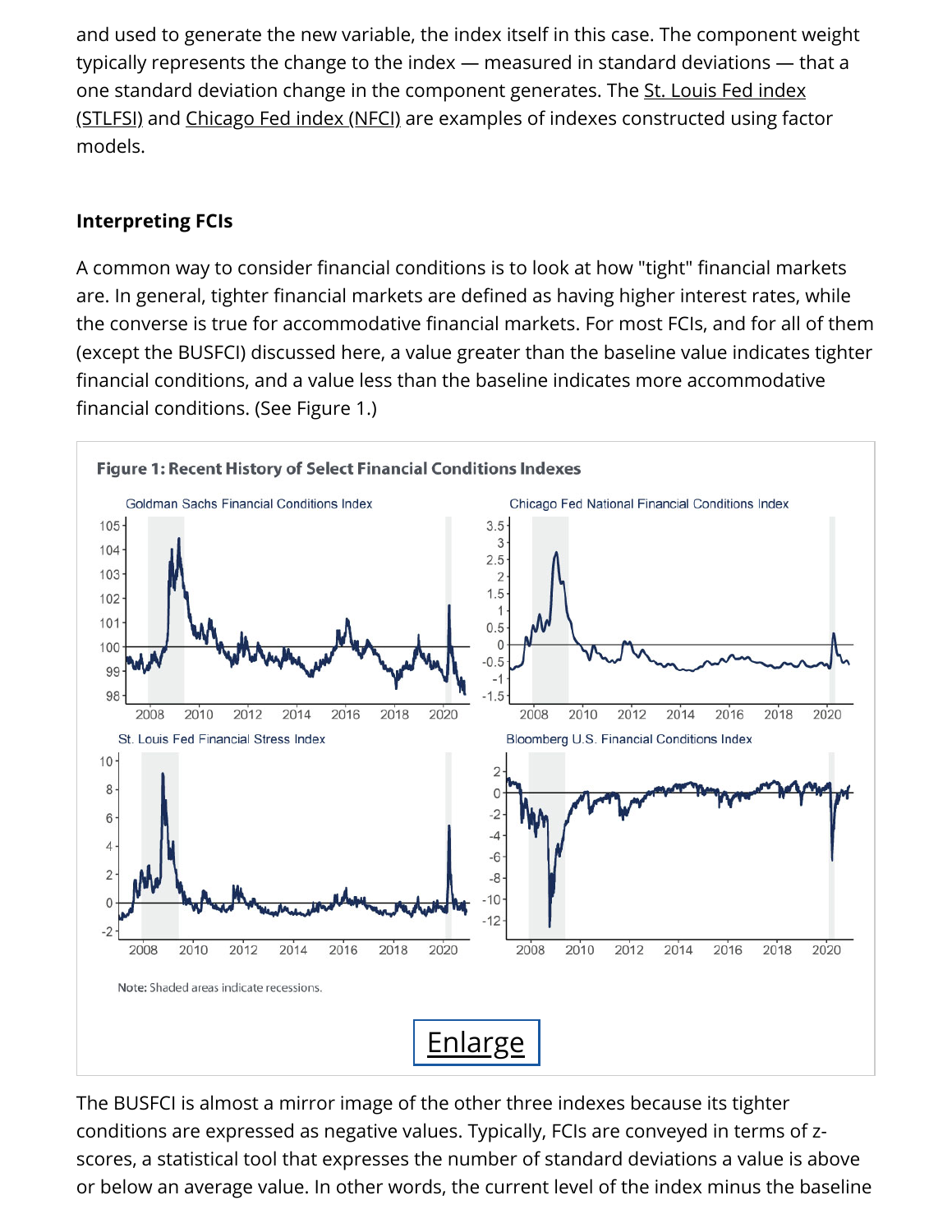level indicates the number of standard deviations between current conditions and baseline conditions. The specific baseline value of each index varies, but the value typically represents average conditions on either a specific date or over a specific period. For example, a value of two in the NFCI shows that current conditions are two standard deviations tighter than baseline conditions.

The four FCIs in Figure 1 tell similar stories about the onset of the COVID-19 pandemic in the United States. Around March 2020, there was a sudden transition from fairly accommodative conditions to levels of financial tightness not seen since the 2008 financial crisis. Almost as suddenly, conditions returned to their pre-March levels.

Beyond that significant similarity, each index tells a slightly different story. The Chicago NFCI shows that prior to March 2020, there had been a prolonged period of accommodative conditions and that the financial tightness experienced in March was significantly less intense than the financial tightness experienced in 2008. In contrast, the GSFCI indicates that there had been a few financially tight episodes since 2008. For example, early 2019  $-$  a period defined by growing U.S.-China trade tension  $-$  produced a substantial spike. The GSFCI also indicates that conditions in March were a little less than half as tight as those experienced in 2008. The STLFSI presents a more pessimistic view: It indicates that March conditions were closer to 60 percent as tight as they were in 2008, the tightest (in relation to 2008) of the four indexes in Figure 1. The STLFSI also indicates that prior to March 2020, there had been a relatively stable period (2012–20) defined by financial conditions remaining near baseline levels of tightness, a trend echoed by the BUSFCI.

#### **Advantages and Disadvantages of FCI Methods**

There are many reasons why FCIs produce different results. Examples include method of construction, choice of variables and selection of a baseline period.

The specific methodology used to generate each index can vary greatly. The construction methodology also influences the best uses for each index. For example, the principal components analysis (PCA) method used to build the STLFSI requires the same frequency and full time series of all variables used. While this approach can limit researchers' ability to look at historical values of the index many decades ago, it should bolster confidence in comparing numbers in more recent decades. In contrast, the Chicago NFCI is constructed using a dynamic factor model (DFM). Dynamic factor models are similar to PCA models but allow for much more flexibility when it comes to variable frequency and duration. By using a DFM, economists are free to mix weekly, monthly and quarterly data. Without the requirement for full time series and consistent frequency, researchers can use a wider variety of variables in the index and look at historical data stretching back much further.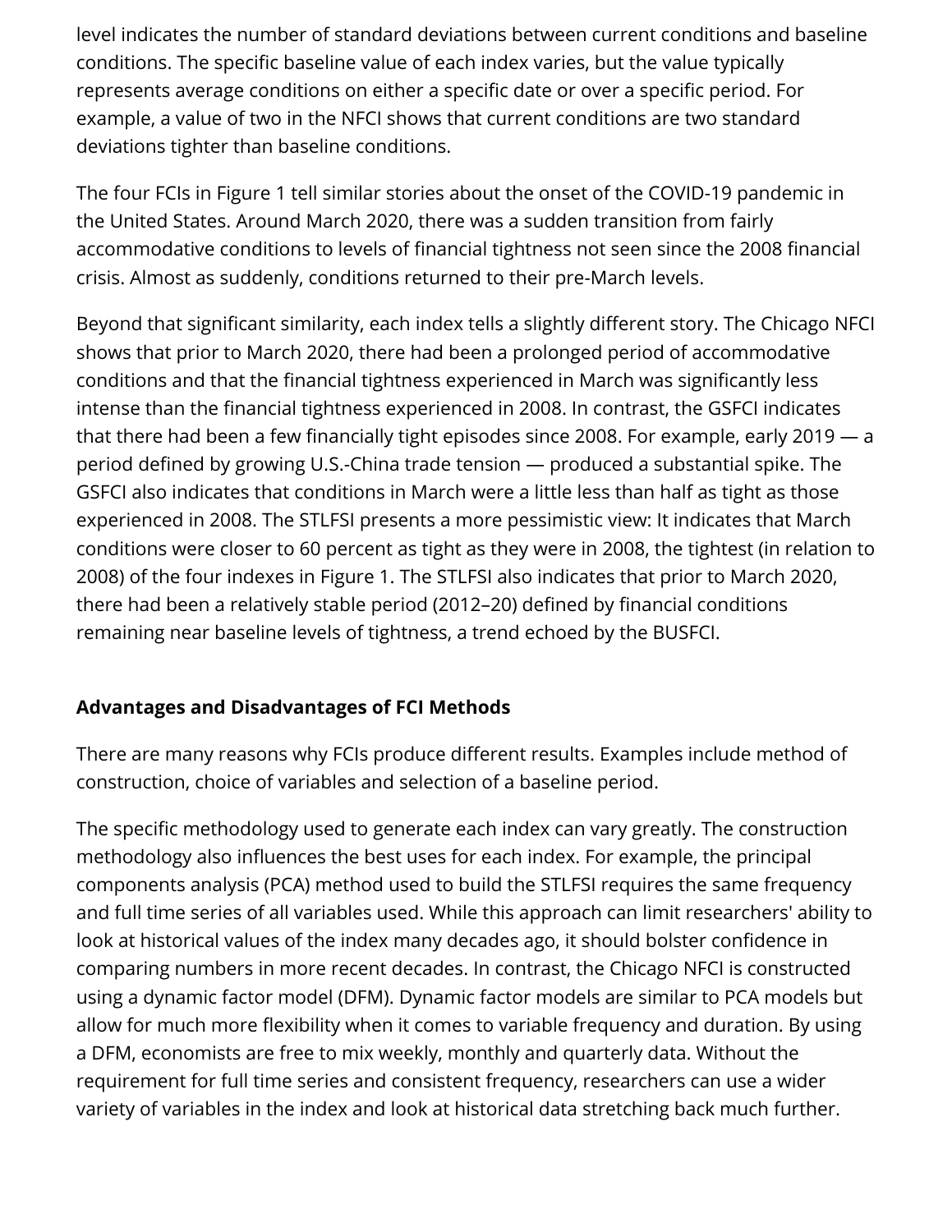While this added flexibility provides the ability to calculate index values many decades in the past, users of the index should be careful when comparing those numbers to current readings. Dynamic factor models can stretch far back because they ignore all missing variables and calculate the index using only available data, a choice that could have an impact on the specific meaning of historical values of the index. In the case of the Chicago NFCI, only 25 percent of its variables were available in 1973, when the index started, and only 50 percent of its variables were available in 1987.

#### **Recalculating with New Data**

It is also important to keep in mind that researchers recalculate some FCIs every time new data or revised data become available. This is generally the case for any index constructed using either a statistical or structural model, and the inclusion of new or revised data can significantly affect an index and its comparability to other indexes across time. For example, the Chicago NFCI calculated with data through June 24, 2020, (the red line in Figure 2) indicates that conditions in March were no tighter than baseline conditions. However, when calculated using data through Dec. 2, 2020 (the blue line), a different picture emerges: Conditions during the peak of the pandemic appear to be roughly half a standard deviation tighter than baseline conditions.

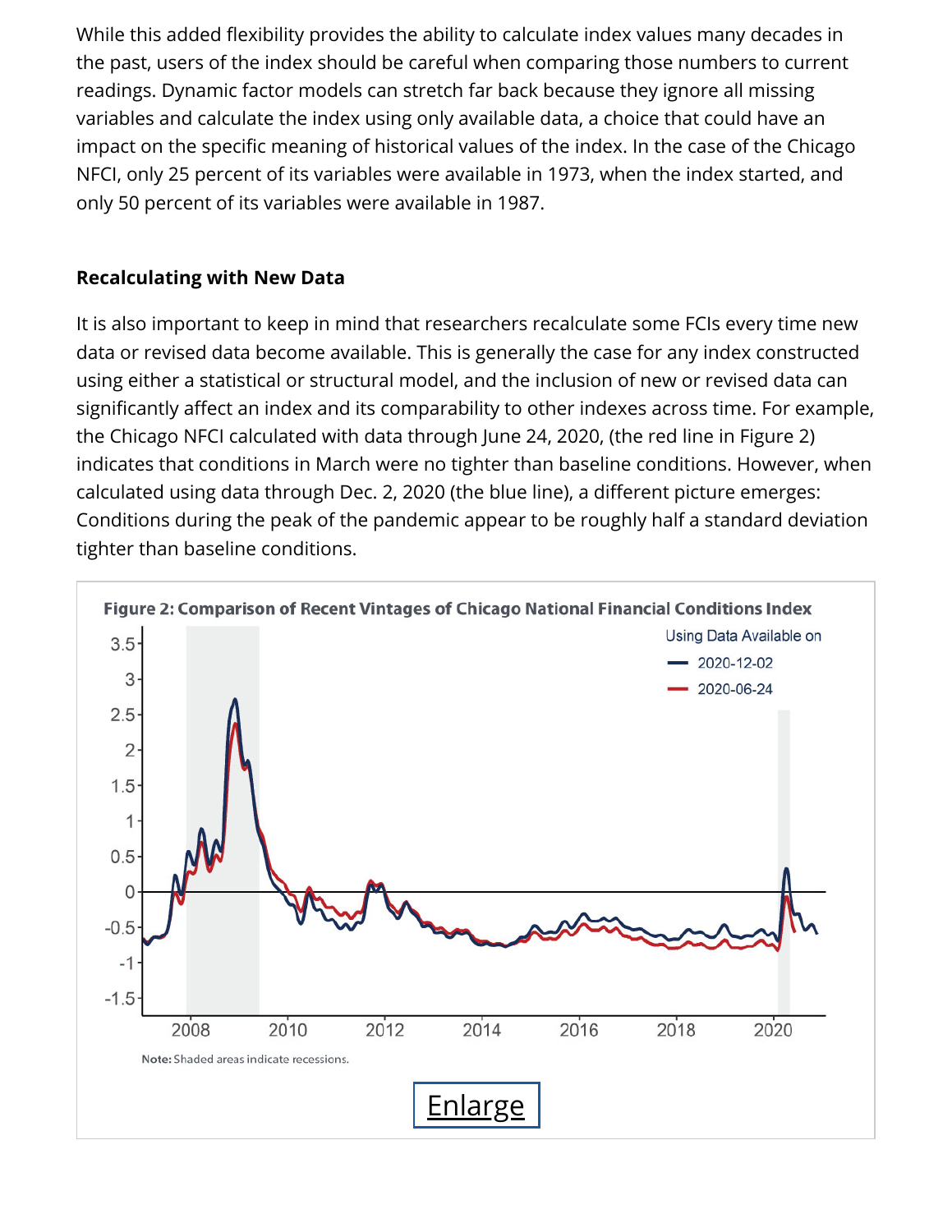This pattern can be seen in historical values of the index as well. At its peak, the 2008 nancial crisis was almost half a standard deviation tighter when comparing the December recalculation to its June counterpart[.](#page-6-2)<sup>3</sup> Index recalculations can be tricky, but they are necessary because the underlying statistical or structural models must be reestimated to include valuable information contained in the latest data. These indexes still can be extremely informative, but researchers should try to view longer histories of model-driven indexes to understand how the current level relates to historic levels.

The period over which baseline conditions are calculated also varies by index, and this choice affects index users' ability to compare results across indexes. The base period for the Chicago NFCI, from which the index average and standard deviation are obtained, includes the whole sample (1973 to present), a period that features several episodes of financial stress, including the 1973 recession, the 1987 stock market crash and the 2008 financial crisis. In contrast, the BUSFCI uses a base period of January 1994 to July 2008, a period notably calmer than that of the NFCI. As a result, baseline financial conditions for the NFCI are tighter than baseline conditions for the BUSFCI. Likewise, a value of one in the NFCI is very different (tighter) than a value of negative one in the BUSFCI. The average conditions for the GSFCI are set to the conditions on Oct. 20, 2003, and the average conditions for the STLFSI are calculated from 1993 to present. Again, these differences in base periods clearly influence the interpretation of these indexes. Given these differences, a reliable way to compare the information provided by two FCIs is to compare the direction and magnitude of movements across time.

#### **Other High-Frequency Indexes**

Gauging financial conditions is very important to the Federal Reserve, but the Fed also values high-frequency data describing real (nonfinancial) economic conditions and levels of economic uncertainty. To meet these demands, the New York Fed recently developed the Weekly Economic Index, which seeks to track real economic conditions through the use of 10 economic indicators covering consumer behavior, the labor market and production. Other high-frequency indexes include Bloom's Uncertainty Index, the Aruoba-Diebold-Scotti Business Conditions Index and the CBOE Volatility Index (VIX). These indexes seek to gauge economic conditions using different compositions of variables than FCIs. Bloom's Uncertainty Index and the VIX specifically seek to quantify the level of uncertainty present in various parts of the economy. $\frac{4}{3}$  $\frac{4}{3}$  $\frac{4}{3}$ 

These and other indexes are useful real-time indicators of economic conditions that can help assess the likely state and evolution of the aggregate economy in ways FCIs cannot. While both FCIs and aggregate economic indexes provide perspectives on the economy at any given time, comparisons across indexes or across time should be made with care. In particular, differences in construction method, variable choice and baseline period can drive some of the patterns.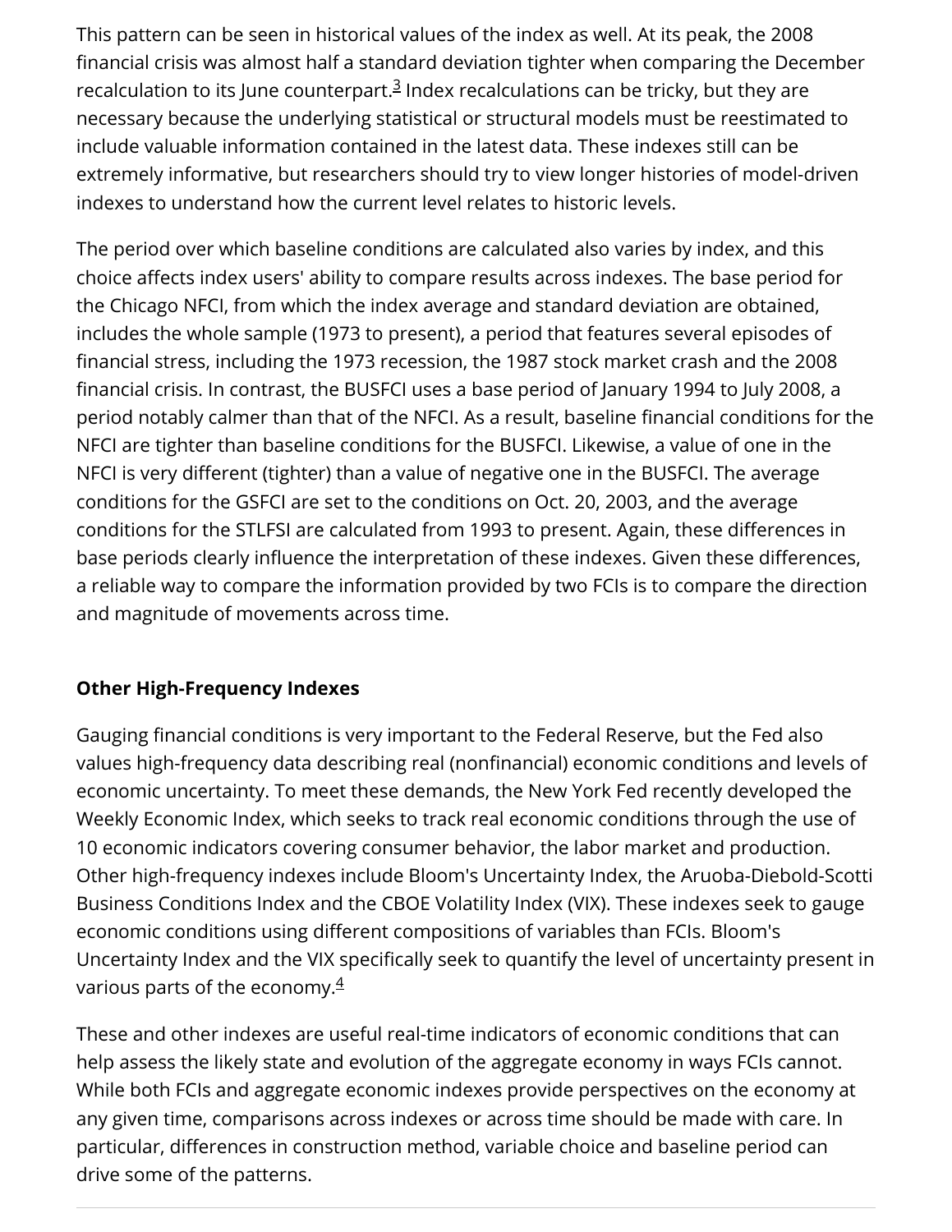Matthew Murphy is a research associate in the Research Department at the Federal Reserve Bank of Richmond. He thanks Richmond Fed colleagues Huberto M. Ennis, Thomas A. Lubik, Karl Rhodes and Alexander L. Wolman for contributing editorial advice and economic insight to this brief.

<span id="page-6-0"></span>*Increased demand for higher-frequency data has motivated the development of various high-*1 *frequency data dashboards; examples include the Richmond Fed's [Pandemic Pulse](https://www.richmondfed.org/publications/research/coronavirus/economic_impact_covid-19_indicators) and the Opportunity Insights [Economic Tracker](https://tracktherecovery.org/).*

<span id="page-6-1"></span>*This brief discusses four FCIs commonly used by market participants and researchers. They are* 2 *valuable examples, but there are several other FCIs with similar interpretations and related [caveats. Examples include the Federal Reserve Bank of Kansas City's monthly Financial Stress](https://www.kansascityfed.org/research/indicatorsdata/kcfsi) <u>Index, the Office of Financial Research's daily Financial Stress Index</u> and the International Monetary Fund's monthly Financial Conditions Index.*

<span id="page-6-2"></span>*The size of recent index revisions did not go unnoticed by those at the Chicago Fed. See Scott A.* 3 *[Brave, Ross Cole and Michael Fogarty, "What Can Revisions to the NFCI Tell Us about Stock](https://www.chicagofed.org/publications/blogs/chicago-fed-insights/2020/nfci-revisions/) Market Volatility?" Federal Reserve Bank of Chicago blog post, May 4, 2020.*

<span id="page-6-3"></span>*See Sylvain Leduc and Zheng Liu, ["The Uncertainty Channel of the Coronavirus](https://www.frbsf.org/economic-research/publications/economic-letter/2020/march/uncertainty-channel-of-coronavirus/)," Federal Reserve* 4 *Bank of San Francisco Economic Letter, March 30, 2020.*



## **Subscribe to Economic Brief**

Receive an email notification when Economic Brief is posted online:

Email address

## Subscribe



**[Karl Rhodes](https://www.richmondfed.org/contact_us/?mapid=659cbb47-85b6-4287-bf6d-c118ae4dcddd&r=79e2d315-e452-40a5-98a8-cc70aeb277bf)**